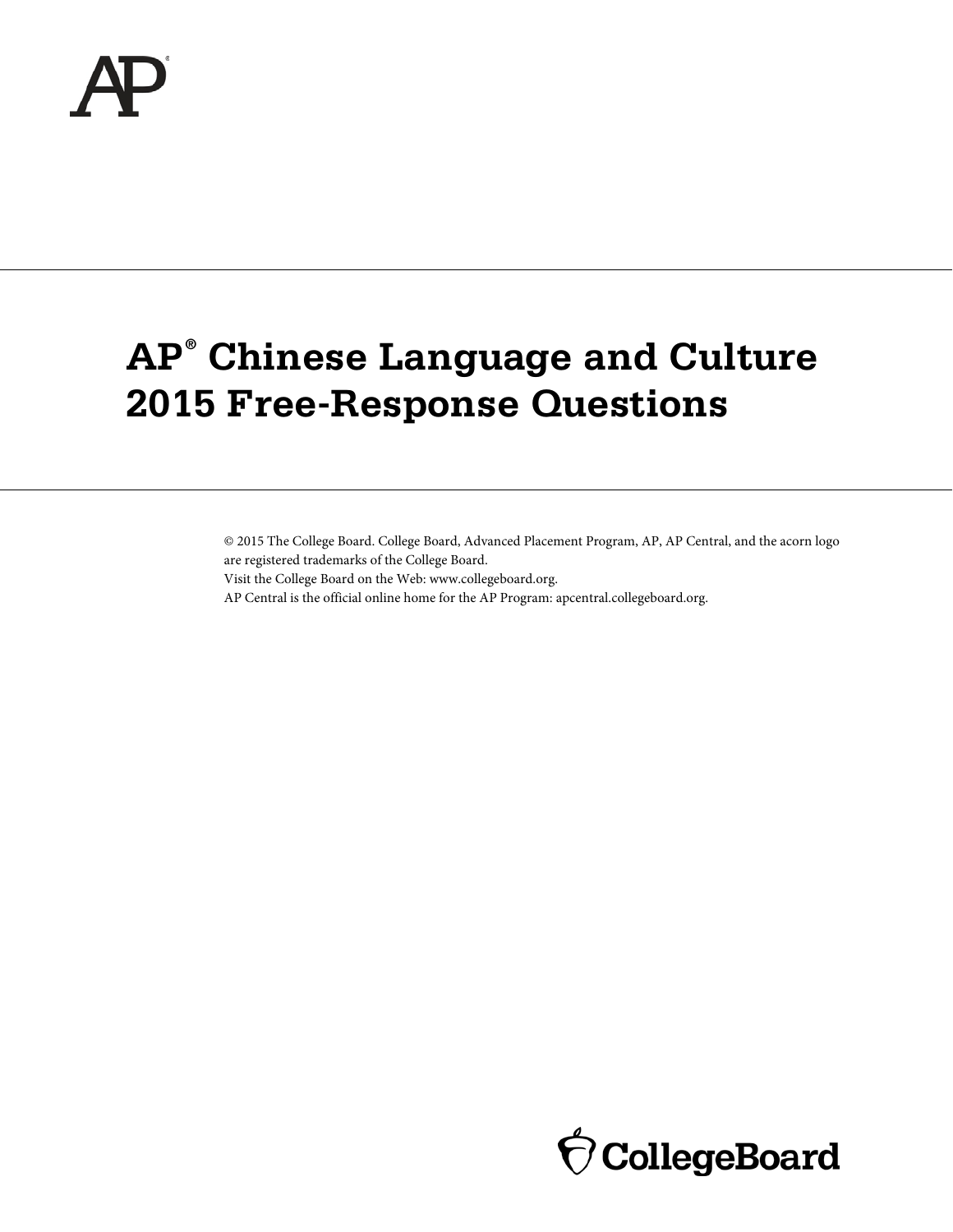#### **Overview**

Key screen images from the free-response section of the AP Chinese Language and Culture Exam are included in this document. The actual exam includes other screens, such as message boxes and help screens, which students may view while taking the exam. On screens where the "Show Time" button appears, students have the option to display the time remaining to complete the task. The exam screens are dynamic, with changing information (e.g., audio progress bar, count-down clock), while the screen images that follow are static, representing a particular moment during the exam.

Wherever Chinese text appears as reading material on the exam screen, it can be displayed in two versions: simplified characters and traditional characters. Therefore, this document includes both versions, which are labeled accordingly. This document also includes scripts for recorded material that students heard during the exam. When applicable, both simplified- and traditional-character versions of the recording scripts are included here as well. However, recording scripts are not provided for directions screens, where the audio portion matches verbatim the text appearing on the screen.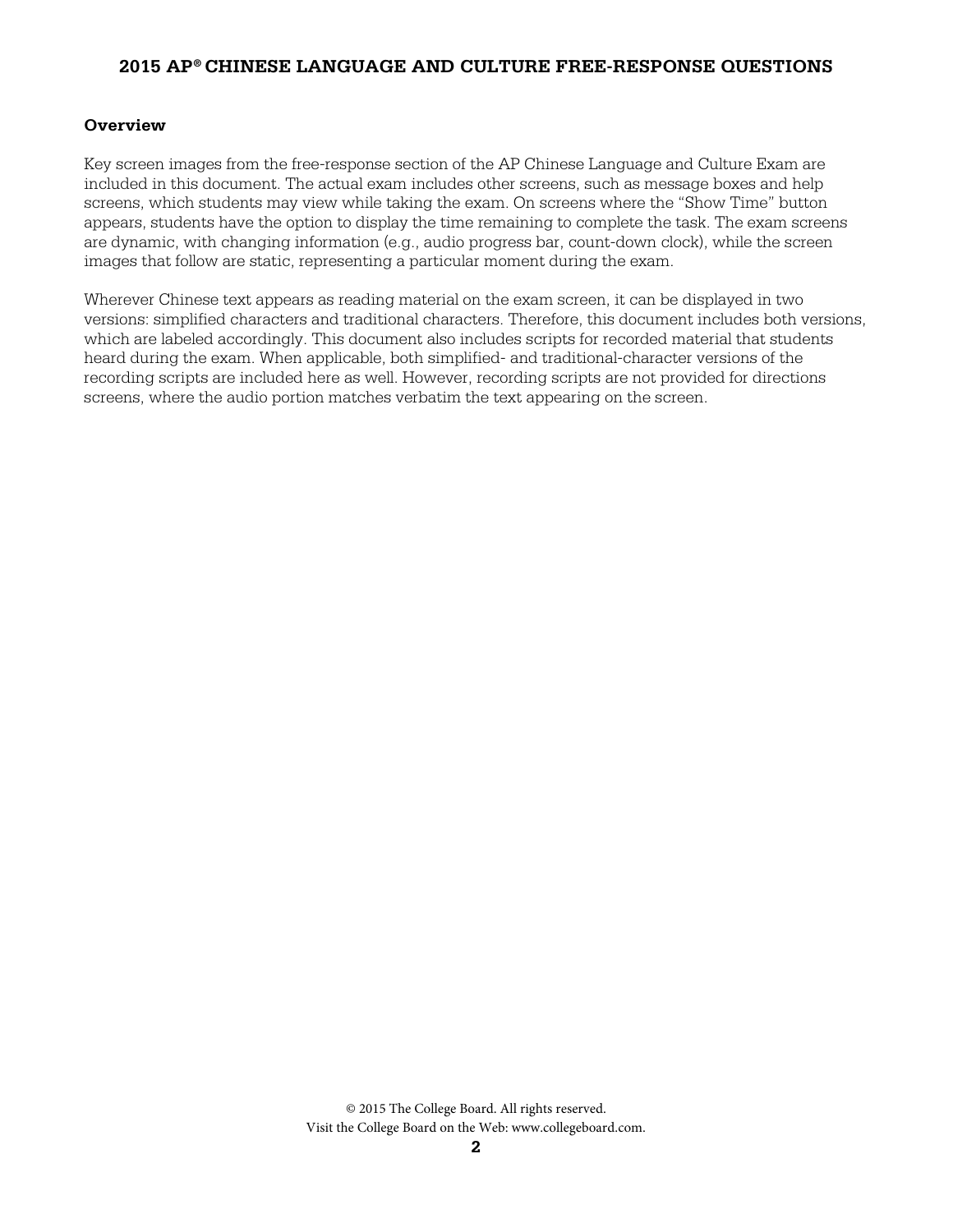| AP Chinese Language & Culture - Writing<br>ollegeBoard                                                                                                                                                                                                                                                                               | <b>HELP</b> |
|--------------------------------------------------------------------------------------------------------------------------------------------------------------------------------------------------------------------------------------------------------------------------------------------------------------------------------------|-------------|
|                                                                                                                                                                                                                                                                                                                                      |             |
|                                                                                                                                                                                                                                                                                                                                      |             |
| <b>Writing Part Directions</b>                                                                                                                                                                                                                                                                                                       |             |
| You will be asked to perform two writing tasks in Chinese. In each case, you will be asked to write for a specific purpose and<br>to a specific person. You should write in as complete and as culturally appropriate a manner as possible, taking into account<br>the purpose and the person described.                             |             |
| Wherever Chinese text appears for you to read, it can be displayed in either traditional or simplified characters. You can<br>change the display by clicking on Switch to Simplified or Switch to Traditional.                                                                                                                       |             |
| You can choose between two input methods for typing Chinese text: you may use the Microsoft Pinyin IME (MSPY), which<br>is based on Hanyu Pinyin, or the Microsoft New Phonetic IME, which is based on Zhuyin Fuhao (Bopomofo). You can<br>choose your desired input method by selecting Pinyin or Bopomofo from the drop-down list. |             |
| A clock at the top of the screen will show you how much time is remaining to write your response.                                                                                                                                                                                                                                    |             |
| When the response time has ended, you will automatically go on to the next question. You cannot return to previous<br>questions.                                                                                                                                                                                                     |             |
| You will now begin this part.                                                                                                                                                                                                                                                                                                        |             |
|                                                                                                                                                                                                                                                                                                                                      |             |
|                                                                                                                                                                                                                                                                                                                                      |             |
|                                                                                                                                                                                                                                                                                                                                      |             |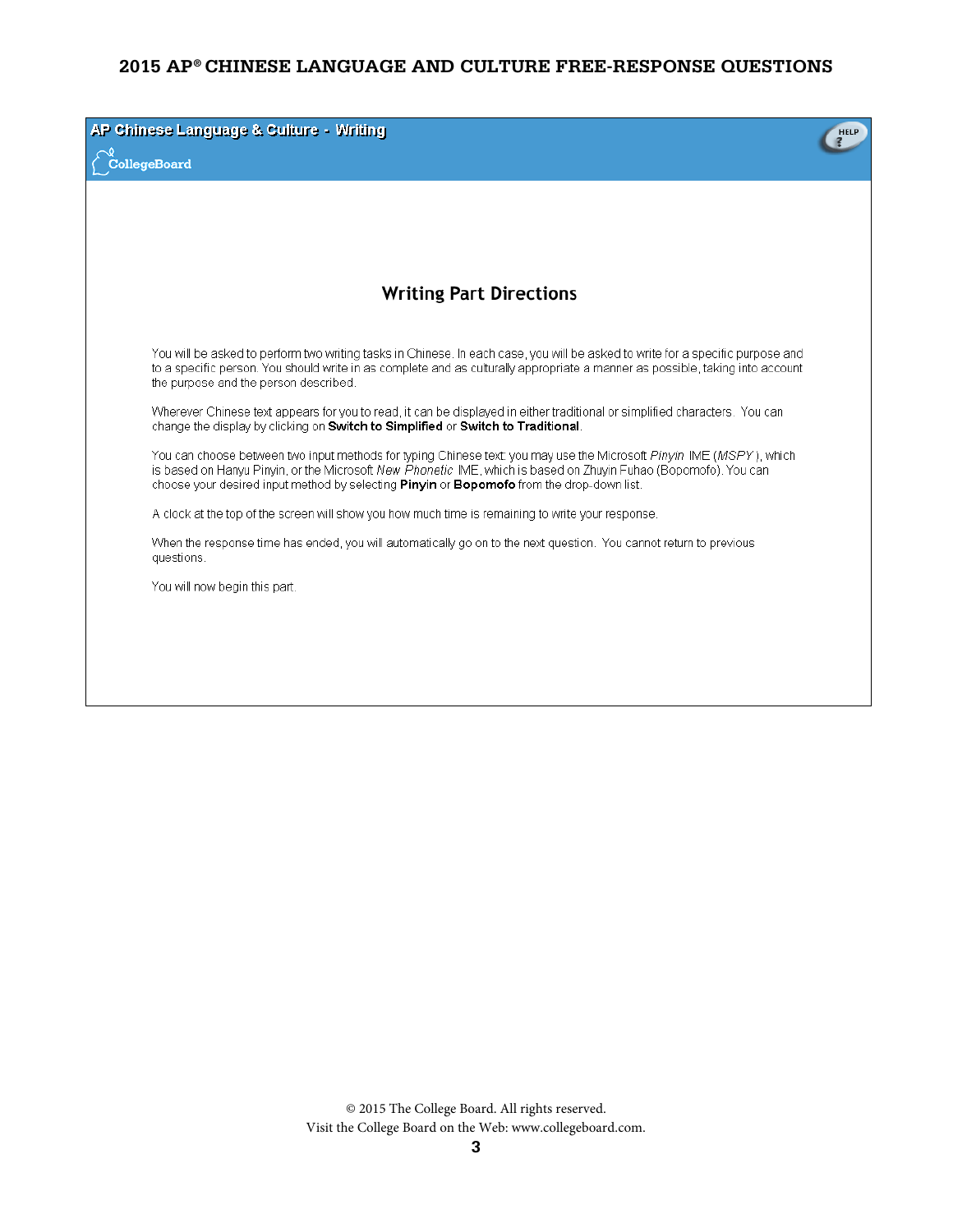| AP Chinese Language & Culture - Writing<br>HELP                                                                                                                                                                                                                                                                      |                                                                                         |  |
|----------------------------------------------------------------------------------------------------------------------------------------------------------------------------------------------------------------------------------------------------------------------------------------------------------------------|-----------------------------------------------------------------------------------------|--|
| CollegeBoard                                                                                                                                                                                                                                                                                                         | <b>SHOW TIME</b><br>Question 1 of 2                                                     |  |
| Directions: You will be asked to perform two writing tasks in Chinese. In each case, you will be asked to write for a specific purpose and to a<br>specific person. You should write in as complete and as culturally appropriate a manner as possible, taking into account the purpose and the<br>person described. |                                                                                         |  |
| The four pictures present a story. Imagine you are writing the<br>story to a friend. Narrate a complete story as suggested by the<br>pictures. Give your story a beginning, a middle, and an end.                                                                                                                    | $0$ Pinyin<br>Cut Paste Undo<br><b>Hide Char. Count</b><br>Redo<br>$\blacktriangledown$ |  |
|                                                                                                                                                                                                                                                                                                                      |                                                                                         |  |
| $\sum_{n=1}^{\infty}$                                                                                                                                                                                                                                                                                                |                                                                                         |  |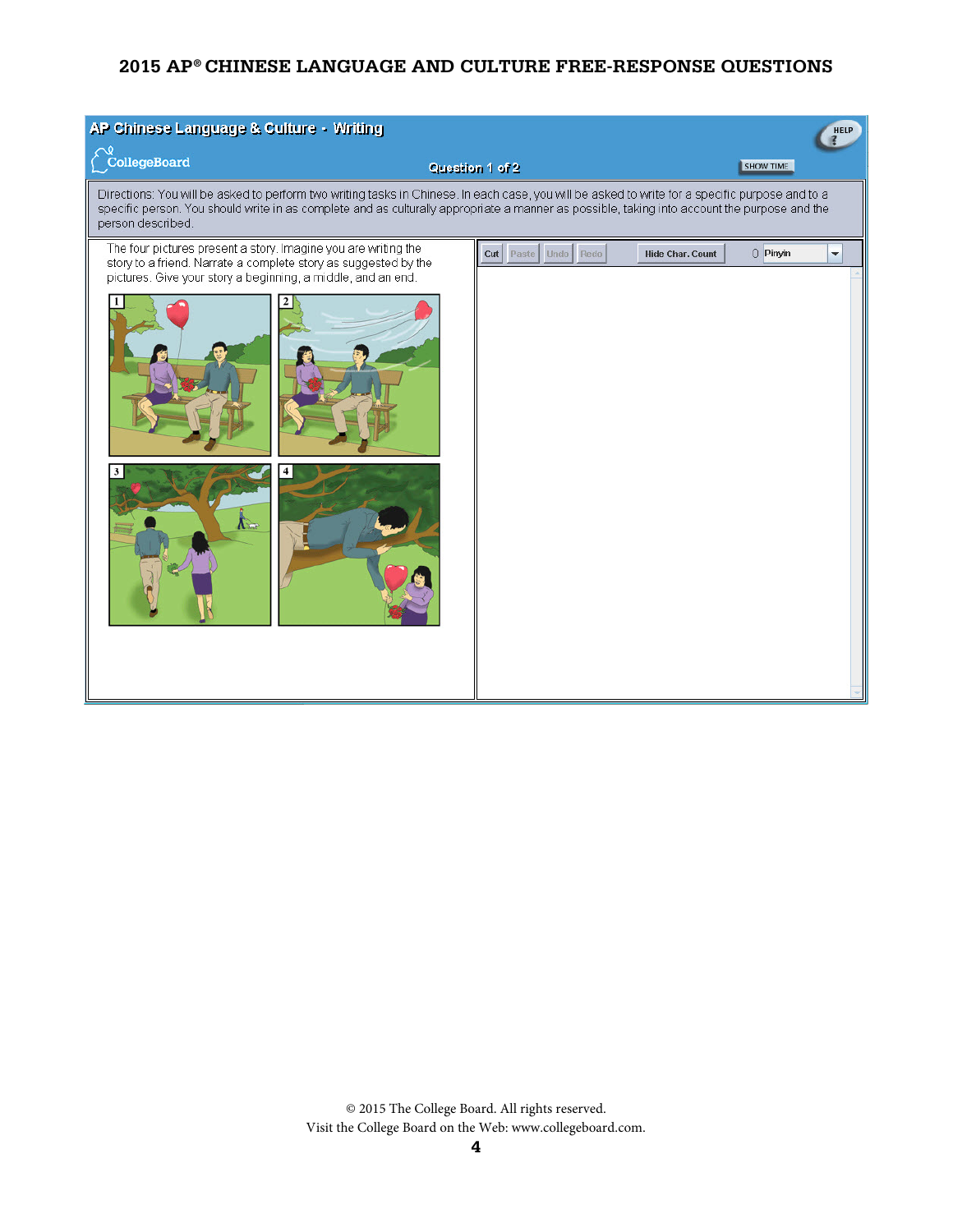Simplified-character version

| AP Chinese Language & Culture - Writing                                                                                                                                                                                                                                                                              |                                                      | <b>HELP</b><br>SWITCH TO<br>TRADITIONAL |
|----------------------------------------------------------------------------------------------------------------------------------------------------------------------------------------------------------------------------------------------------------------------------------------------------------------------|------------------------------------------------------|-----------------------------------------|
| CollegeBoard                                                                                                                                                                                                                                                                                                         | Question 2 of 2                                      | <b>SHOW TIME</b>                        |
| Directions: You will be asked to perform two writing tasks in Chinese. In each case, you will be asked to write for a specific purpose and to a<br>specific person. You should write in as complete and as culturally appropriate a manner as possible, taking into account the purpose and the<br>person described. |                                                      |                                         |
| Read this e-mail from a friend and then type a response.                                                                                                                                                                                                                                                             | Cut   Paste   Undo   Redo<br><b>Hide Char. Count</b> | $0$ Pinyin<br>▼                         |
| $\boxtimes$<br>$-$ D $\times$<br>发件人:<br>刘飞<br>来自美国的学生<br>邮件主题:                                                                                                                                                                                                                                                      |                                                      |                                         |
| 王凯, 你好! 下个月我们家要接待一位从美<br>国来的学生。我知道去年有一个交换生在你<br>家住过, 所以想问你几个问题。周一到周五<br>我们都会去学校上课, 但是到了周末, 我还<br>真不知道应该给他安排什么活动。你以前跟<br>交换生都做过哪些活动? 要是我带他去这里<br>的茶馆或者小吃街, 你觉得他会喜欢吗? 为<br>什么?有时间给我回个信。                                                                                                                                |                                                      |                                         |
|                                                                                                                                                                                                                                                                                                                      |                                                      |                                         |

Note: Students were able to view simplified- and traditional-character versions of the exam screen above. The traditional-character version of this screen is shown on the next page of this document.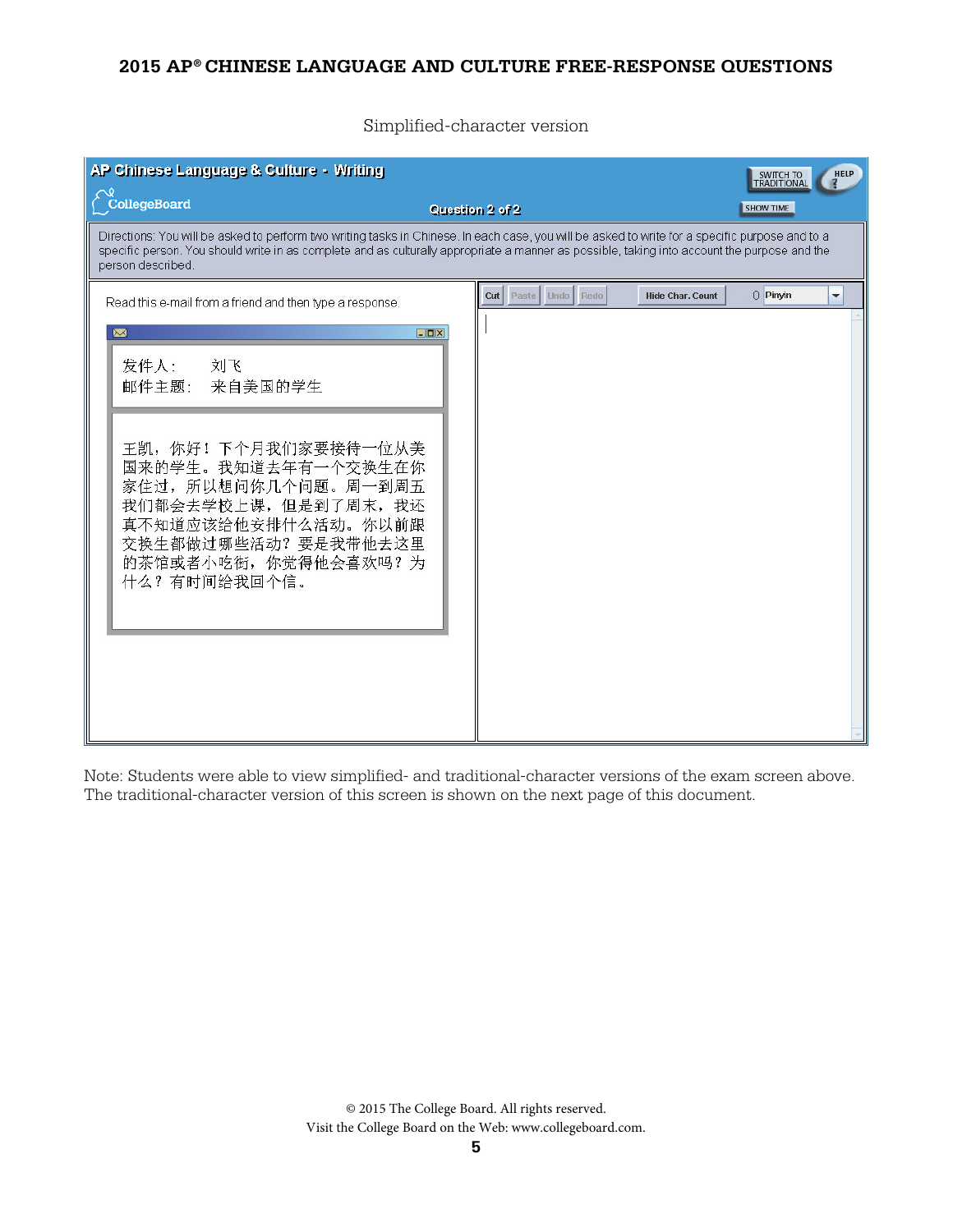Traditional-character version

| AP Chinese Language & Culture - Writing                                                                                                                                                                                                                                                                              |                                                      | <b>HELP</b><br>SWITCH TO<br>SIMPLIFIED |
|----------------------------------------------------------------------------------------------------------------------------------------------------------------------------------------------------------------------------------------------------------------------------------------------------------------------|------------------------------------------------------|----------------------------------------|
| CollegeBoard                                                                                                                                                                                                                                                                                                         | Question 2 of 2                                      | <b>SHOW TIME</b>                       |
| Directions: You will be asked to perform two writing tasks in Chinese. In each case, you will be asked to write for a specific purpose and to a<br>specific person. You should write in as complete and as culturally appropriate a manner as possible, taking into account the purpose and the<br>person described. |                                                      |                                        |
| Read this e-mail from a friend and then type a response.                                                                                                                                                                                                                                                             | Cut   Paste   Undo   Redo<br><b>Hide Char. Count</b> | $\Omega$ Pinvin<br>▼                   |
| $\boxtimes$<br>$\Box$ D $\times$<br>發件人:<br>劉飛<br>來自美國的學生<br>郵件主題:                                                                                                                                                                                                                                                   |                                                      |                                        |
| 王凱, 你好! 下個月我們家要接待一位從美<br>國來的學生。我知道去年有一個交換生在你<br>家住過, 所以想問你幾個問題。週一到週五<br>我們都會去學校上課, 但是到了週末, 我還<br>真不知道應該給他安排什麼活動。你以前跟<br>交換生都做過哪些活動? 要是我帶他去這裏<br>的茶館或者小吃街, 你覺得他會喜歡嗎?為<br>什麼?有時間給我回個信。                                                                                                                                 |                                                      |                                        |
|                                                                                                                                                                                                                                                                                                                      |                                                      |                                        |

Note: Students were able to view simplified- and traditional-character versions of the exam screen above. The simplified-character version of this screen is shown on the preceding page of this document.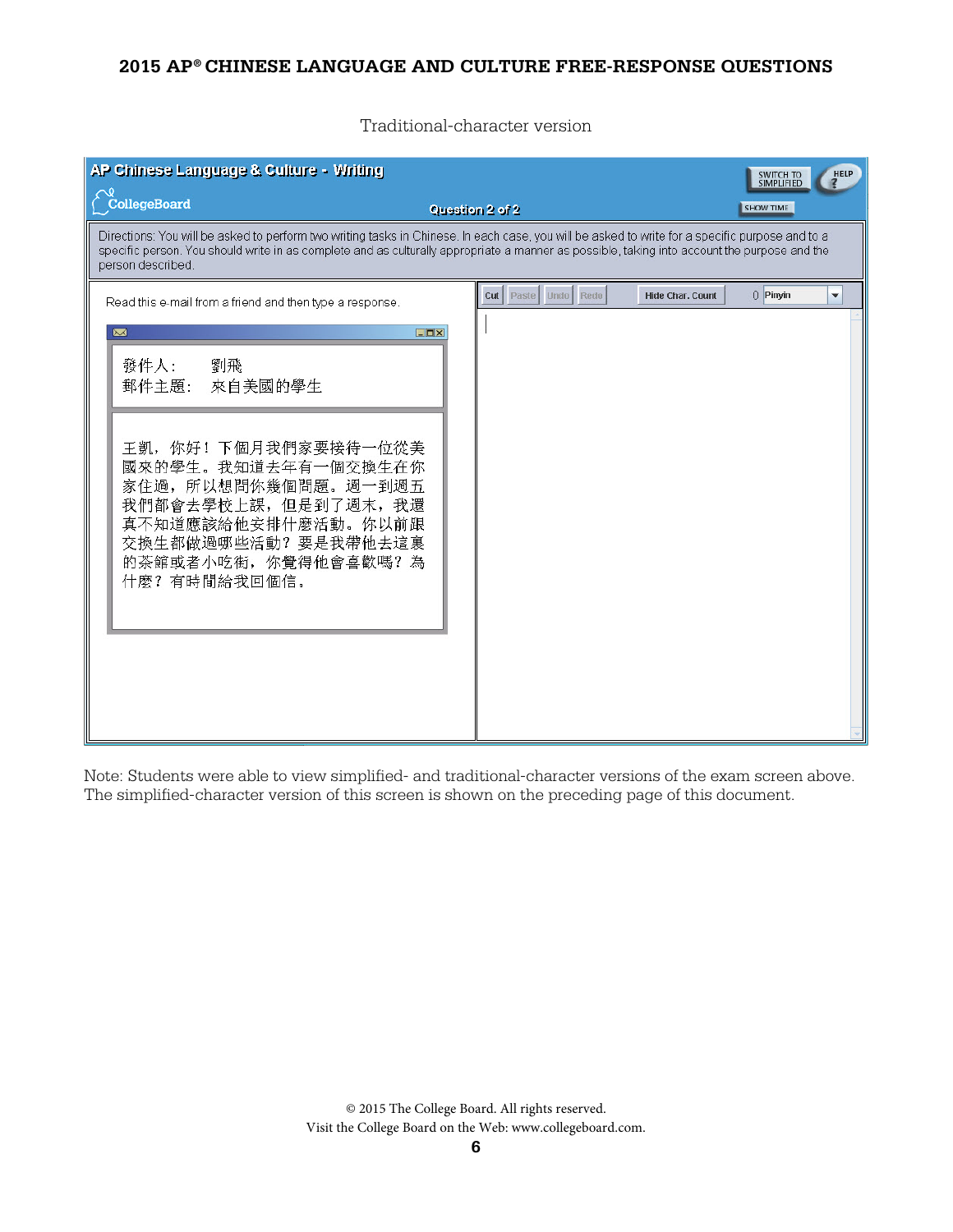| AP Chinese Language & Culture - Speaking<br>.<br>CollegeBoard                                                                                                | VOLUME |
|--------------------------------------------------------------------------------------------------------------------------------------------------------------|--------|
|                                                                                                                                                              |        |
|                                                                                                                                                              |        |
| <b>Speaking Part Directions</b>                                                                                                                              |        |
| You will participate in a simulated conversation and make a presentation.                                                                                    |        |
| For the presentation, you will have a specific amount of preparation time. During the preparation time, a clock will show you<br>how much time is remaining. |        |
| For both tasks, you will have a specific amount of response time. During the response time, a clock will show you how much<br>time is remaining.             |        |
| When the response time has ended, you will automatically go on to the next question. You cannot return to previous<br>questions.                             |        |
| Your cue to start speaking will always be this tone.                                                                                                         |        |
|                                                                                                                                                              |        |
|                                                                                                                                                              |        |
|                                                                                                                                                              |        |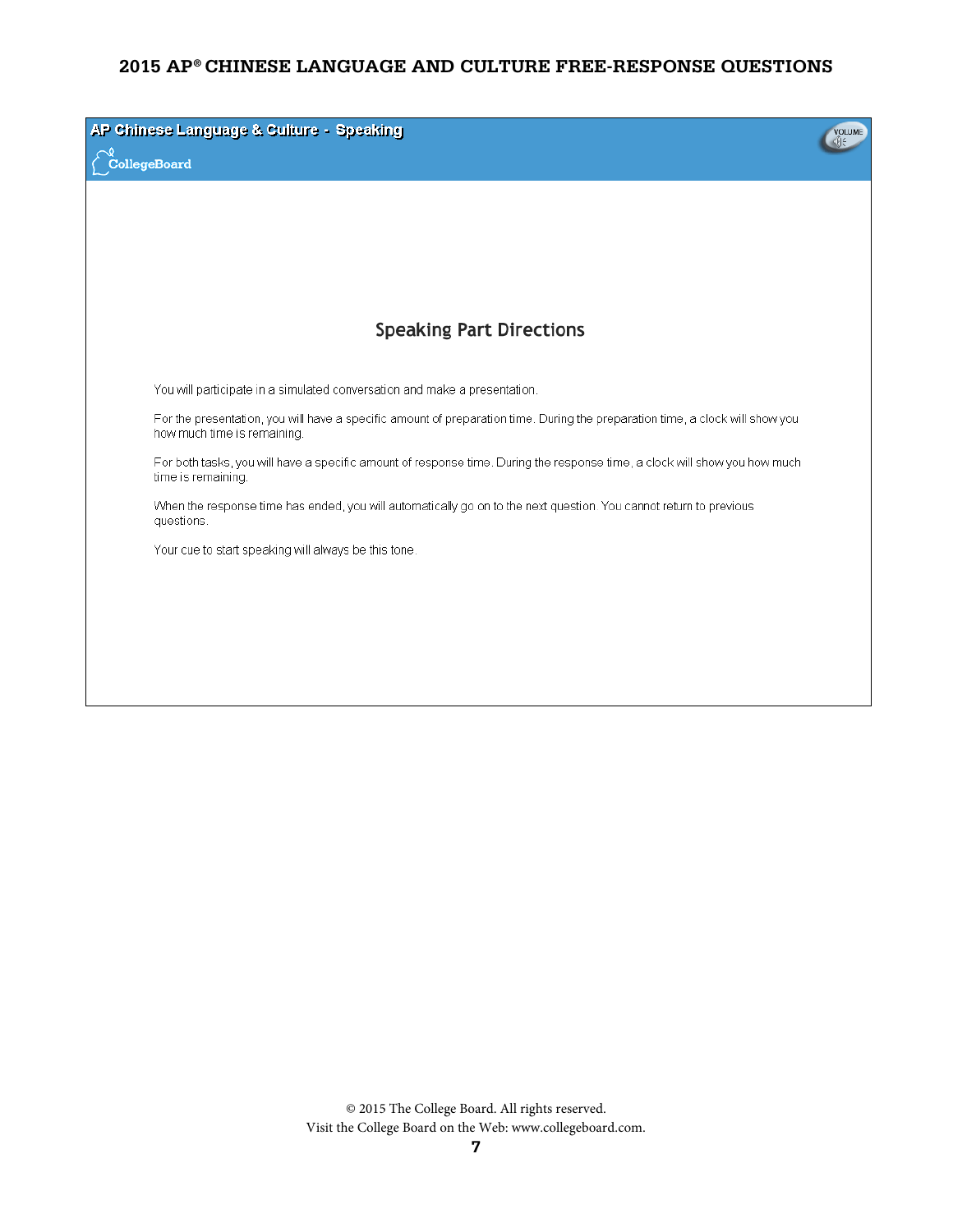| CollegeBoard | AP Chinese Language & Culture - Speaking                                                                                                                                                   | VOLUME |
|--------------|--------------------------------------------------------------------------------------------------------------------------------------------------------------------------------------------|--------|
|              |                                                                                                                                                                                            |        |
|              |                                                                                                                                                                                            |        |
|              | <b>Speaking Part Directions: Conversation</b>                                                                                                                                              |        |
|              | You will participate in a simulated conversation. Each time it is your turn to speak, you will have 20<br>seconds to record. You should respond as fully and as appropriately as possible. |        |
|              | There will be six times when it is your turn to speak.<br>You will now begin this part.                                                                                                    |        |
|              |                                                                                                                                                                                            |        |
|              |                                                                                                                                                                                            |        |
|              |                                                                                                                                                                                            |        |
|              |                                                                                                                                                                                            |        |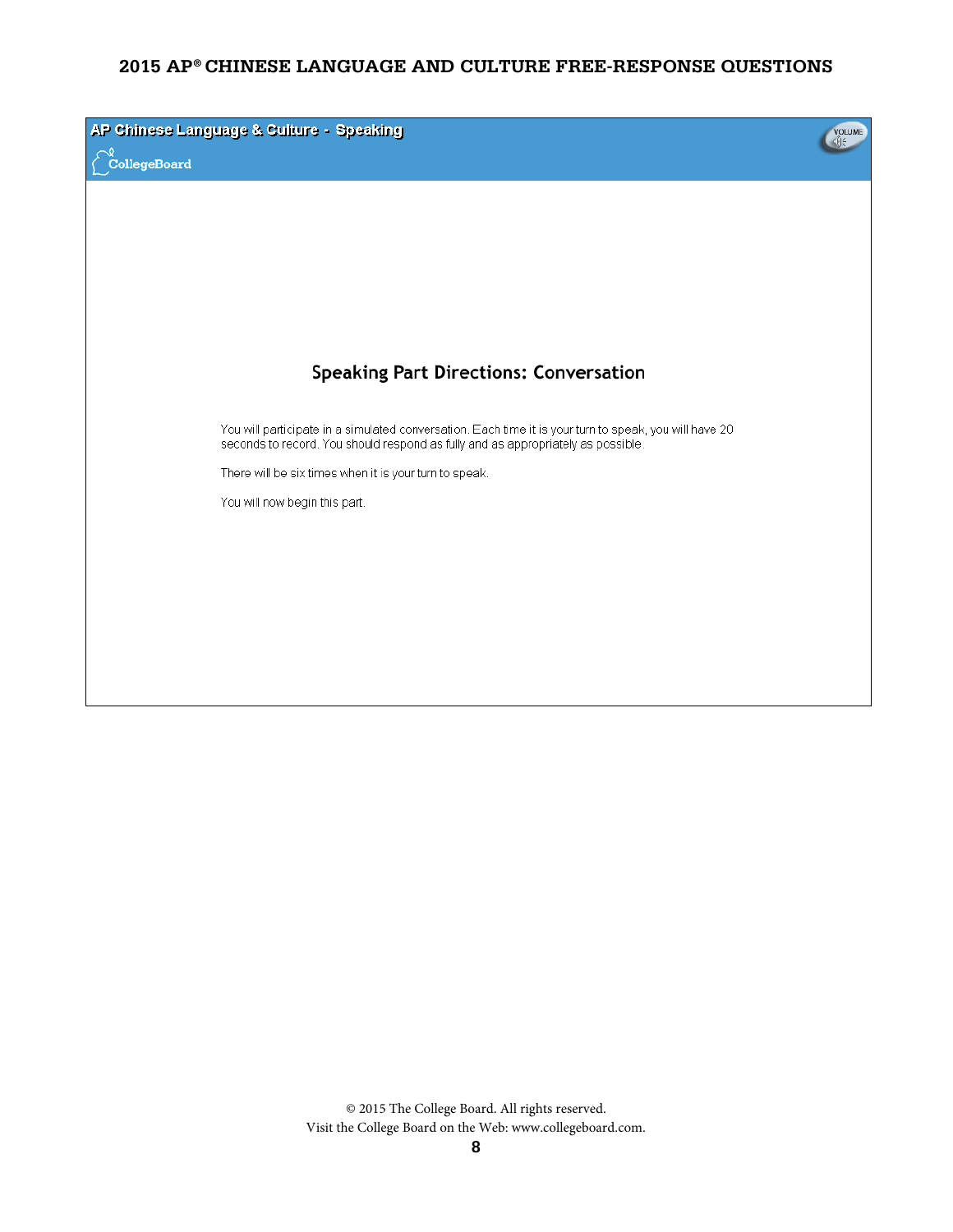| AP Chinese Language & Culture - Speaking<br>VOLUME                                                                                                        |                                                                                                                                                  |
|-----------------------------------------------------------------------------------------------------------------------------------------------------------|--------------------------------------------------------------------------------------------------------------------------------------------------|
| CollegeBoard                                                                                                                                              | Question 1 of 7                                                                                                                                  |
| respond as fully and as appropriately as possible.                                                                                                        | Directions: You will participate in a simulated conversation. Each time it is your turn to speak, you will have 20 seconds to record. You should |
| You will have a conversation with Zhang Ting, the faculty adviser to your school's Chinese club, about plans for the club's annual<br>daylong field trip. |                                                                                                                                                  |
|                                                                                                                                                           |                                                                                                                                                  |
|                                                                                                                                                           | <b>RESPONSE TIME</b><br>00:00:00                                                                                                                 |

Note: Students saw the exam screen above for each of the individual questions that together compose this task. Only the screen image for the first question is shown here, but during the exam, each of the screens indicated the number of the question the students were responding to.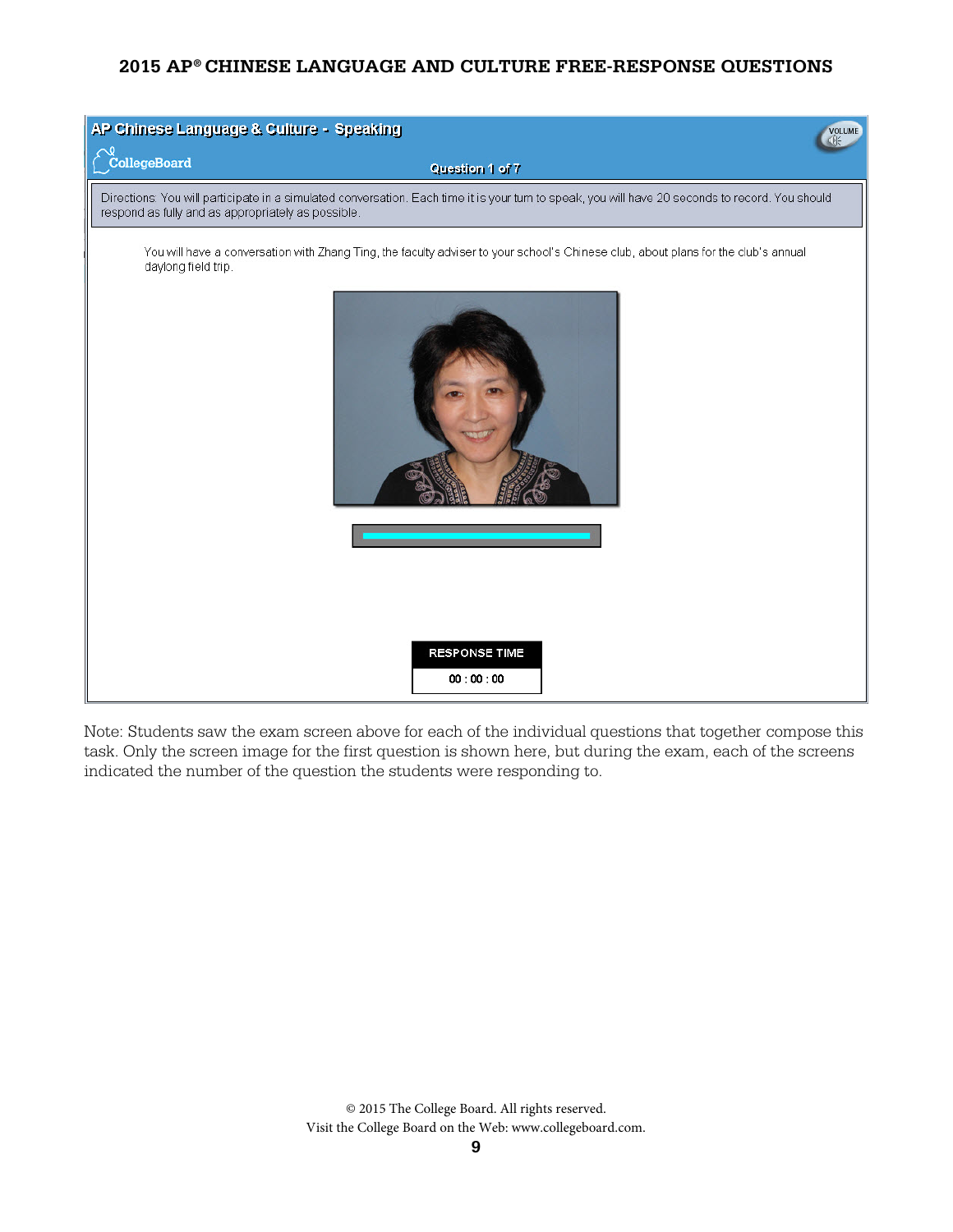The following text is the simplified-character version of the recording script for the audio portion of the task shown in the previous screen image. Students heard this audio during the exam administration, but this text does not appear in the exam and is provided here for reference only.

**N:** You will have a conversation with Zhang Ting, the faculty adviser to your school's Chinese club, about plans for the club's annual daylong field trip.

#### **Speaking Question 1 of 7**

**WA:** 谢谢你帮同学们安排今年的出游活动。除了附近的中国城,你觉得还可以去哪些地方?为什么?

[TONE]

(20 seconds)

#### **Speaking Question 2 of 7**

**WA:** 你认为大家一起出游时,什么样的活动能让同学们玩儿得更开心?为什么?

[TONE]

(20 seconds)

#### **Speaking Question 3 of 7**

**WA:** 你觉得我们出游的时候,怎么样能让同学们也有机会练习中文?

[TONE]

(20 seconds)

#### **Speaking Question 4 of 7**

WA: 如果我们去中国城,可以安排什么样的活动来帮助同学们了解中国文化?为什么?

[TONE]

(20 seconds)

#### **Speaking Question 5 of 7**

**WA:** 办这次活动当然需要钱,你打算用什么方法让更多的人来捐钱,支持我们的活动?

[TONE]

(20 seconds)

#### **Speaking Question 6 of 7**

**WA:** 为了让更多的同学参加这次活动,你认为用什么方式通知大家最好?为什么?

[TONE]

(20 seconds)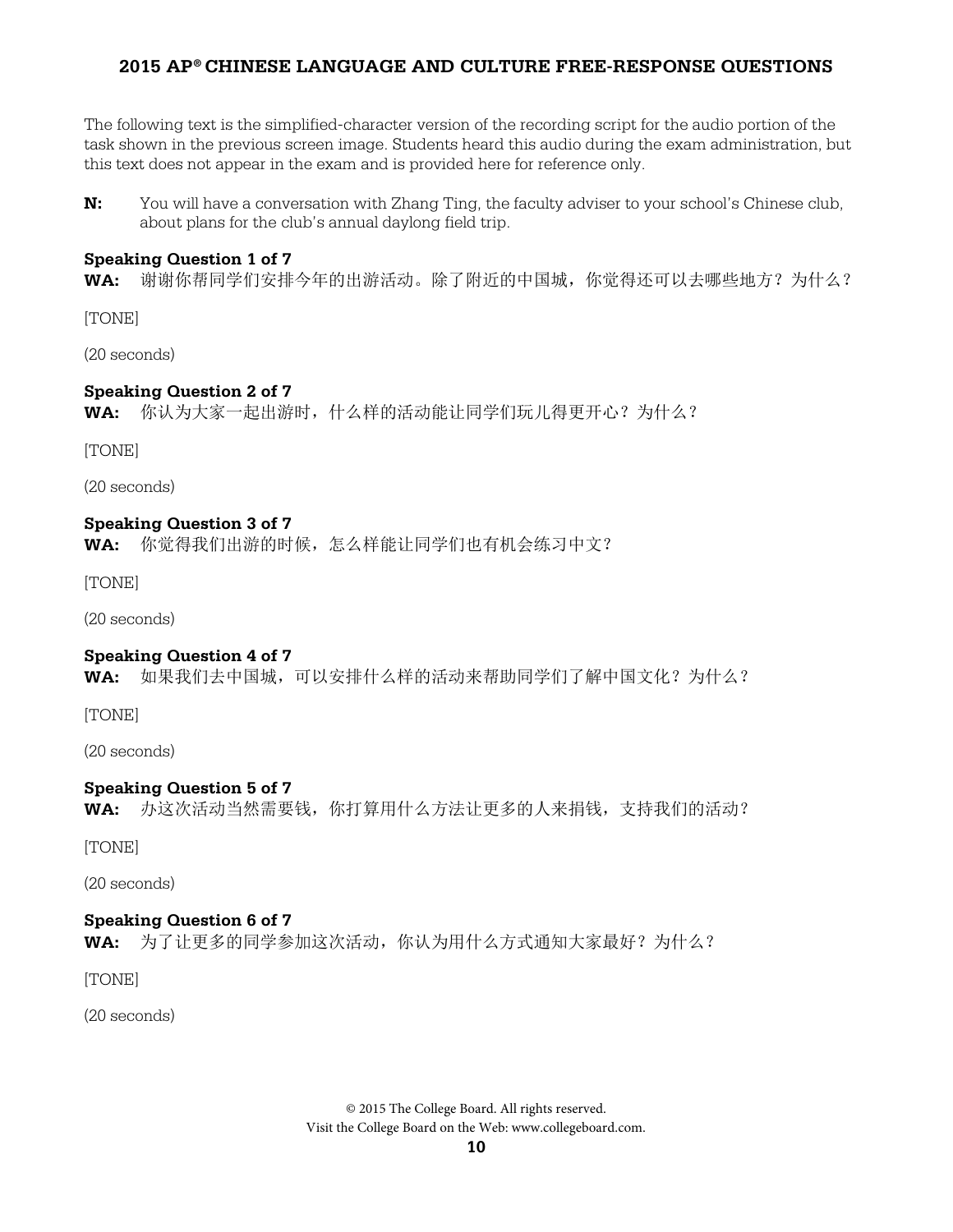The following text is the traditional-character version of the recording script for the audio portion of the task shown in the previous screen image. Students heard this audio during the exam administration, but this text does not appear in the exam and is provided here for reference only.

**N:** You will have a conversation with Zhang Ting, the faculty adviser to your school's Chinese club, about plans for the club's annual daylong field trip.

#### **Speaking Question 1 of 7**

**WA:** 謝謝你幫同學們安排今年的出遊活動。除了附近的中國城,你覺得還可以去哪些地方?為什麼?

[TONE]

(20 seconds)

#### **Speaking Question 2 of 7**

**WA:** 你認為大家一起出遊時,什麼樣的活動能讓同學們玩兒得更開心?為什麼?

[TONE]

(20 seconds)

#### **Speaking Question 3 of 7**

**WA:** 你覺得我們出遊的時候,怎麼樣能讓同學們也有機會練習中文?

[TONE]

(20 seconds)

#### **Speaking Question 4 of 7**

**WA:** 如果我們去中國城,可以安排什麼樣的活動來幫助同學們了解中國文化?為什麼?

[TONE]

(20 seconds)

#### **Speaking Question 5 of 7**

**WA:** 辦這次活動當然需要錢,你打算用什麼方法讓更多的人來捐錢,支持我們的活動?

[TONE]

(20 seconds)

#### **Speaking Question 6 of 7**

**WA:** 為了讓更多的同學參加這次活動,你認為用什麼方式通知大家最好?為什麼?

[TONE]

(20 seconds)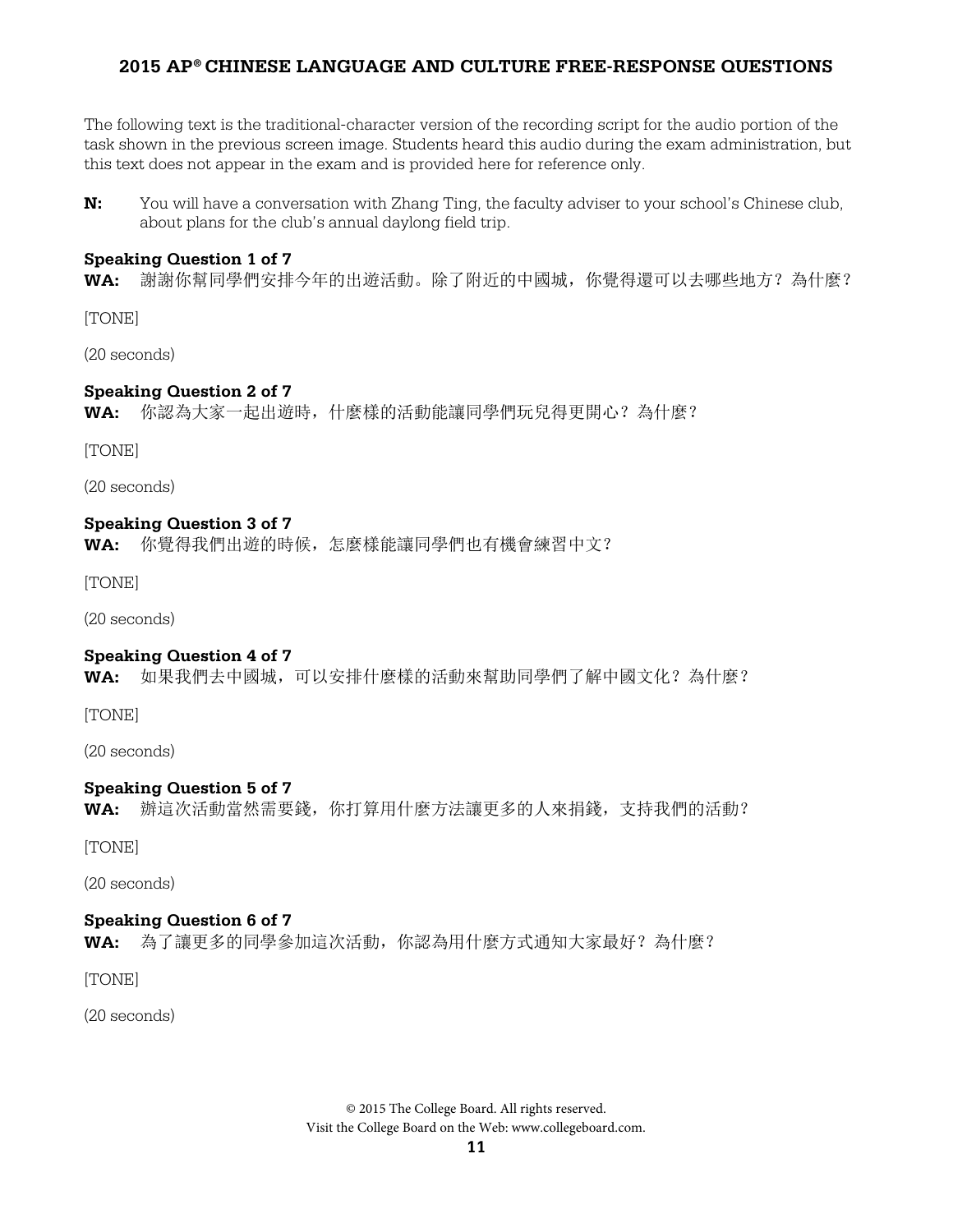| AP Chinese Language & Culture - Speaking<br>CollegeBoard                                                                                                                                                                                                                                                                                                                   | VOLUME |
|----------------------------------------------------------------------------------------------------------------------------------------------------------------------------------------------------------------------------------------------------------------------------------------------------------------------------------------------------------------------------|--------|
|                                                                                                                                                                                                                                                                                                                                                                            |        |
|                                                                                                                                                                                                                                                                                                                                                                            |        |
| <b>Speaking Part Directions: Cultural Presentation</b>                                                                                                                                                                                                                                                                                                                     |        |
| You will be asked to speak in Chinese on a specific topic. Imagine you are making an oral presentation to<br>your Chinese class. First, you will read and hear the topic for your presentation. You will have 4 minutes to<br>prepare your presentation. Then you will have 2 minutes to record your presentation. Your presentation<br>should be as complete as possible. |        |
| You will now begin this part.                                                                                                                                                                                                                                                                                                                                              |        |
|                                                                                                                                                                                                                                                                                                                                                                            |        |
|                                                                                                                                                                                                                                                                                                                                                                            |        |
|                                                                                                                                                                                                                                                                                                                                                                            |        |
|                                                                                                                                                                                                                                                                                                                                                                            |        |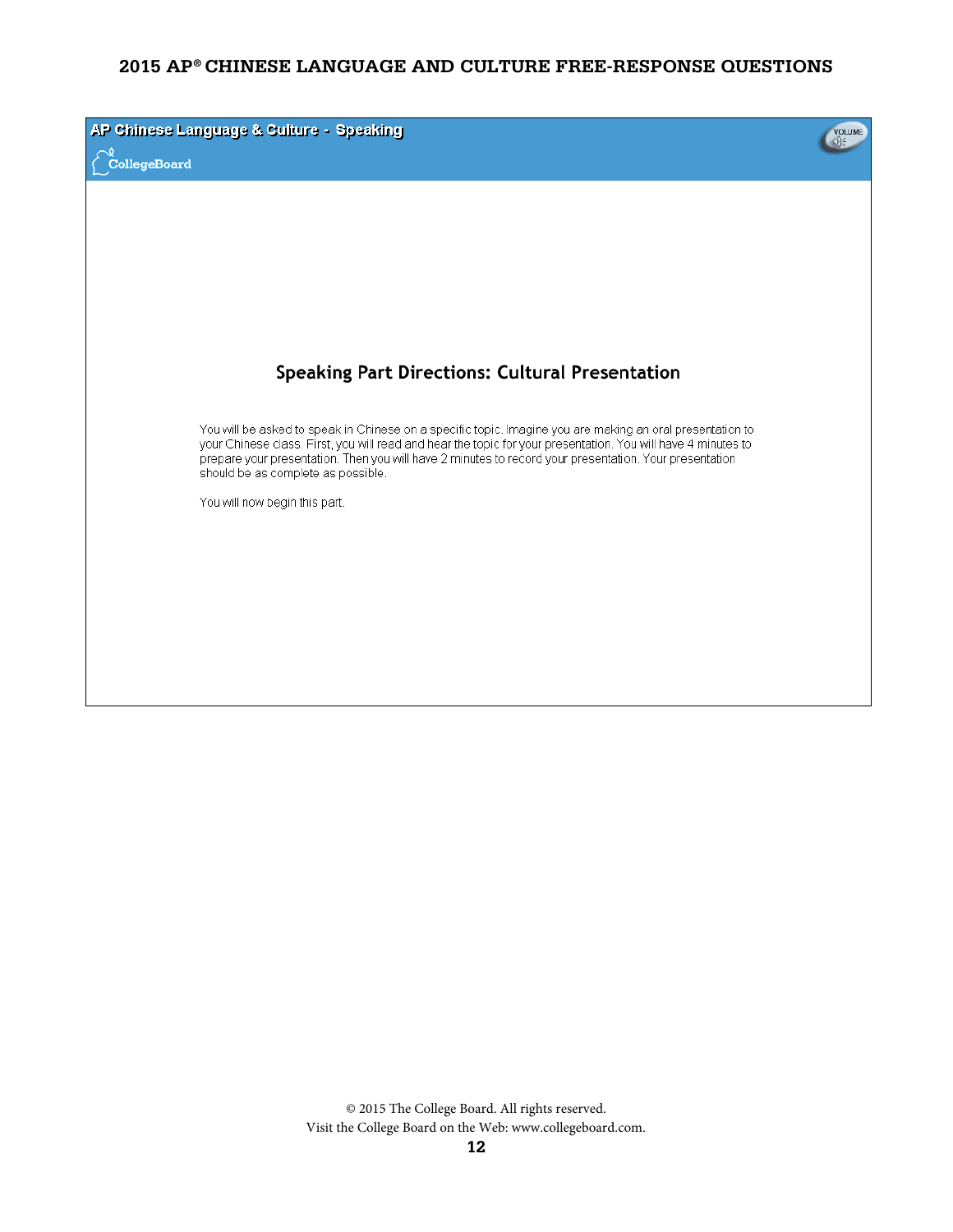| AP Chinese Language & Culture - Speaking<br>VOLUME                             |                                                                                                                                                                                                                                                                                                   |
|--------------------------------------------------------------------------------|---------------------------------------------------------------------------------------------------------------------------------------------------------------------------------------------------------------------------------------------------------------------------------------------------|
| CollegeBoard                                                                   | Question 7 of 7                                                                                                                                                                                                                                                                                   |
| record your presentation. Your presentation should be as complete as possible. | Directions: You will be asked to speak in Chinese on a specific topic. Imagine you are making an oral presentation to your Chinese class. First,<br>you will read and hear the topic for your presentation. You will have 4 minutes to prepare your presentation. Then you will have 2 minutes to |
| Chinese language and explain its significance.                                 | Choose ONE characteristic feature of the Chinese language (characters, tones, dialects,<br>homophones, etc.). In your presentation, describe this characteristic feature of the<br>Preparation Time:<br>240 Seconds<br>Response Time:<br>120 Seconds<br>PREPARATION TIME<br>00:04:00              |
|                                                                                |                                                                                                                                                                                                                                                                                                   |